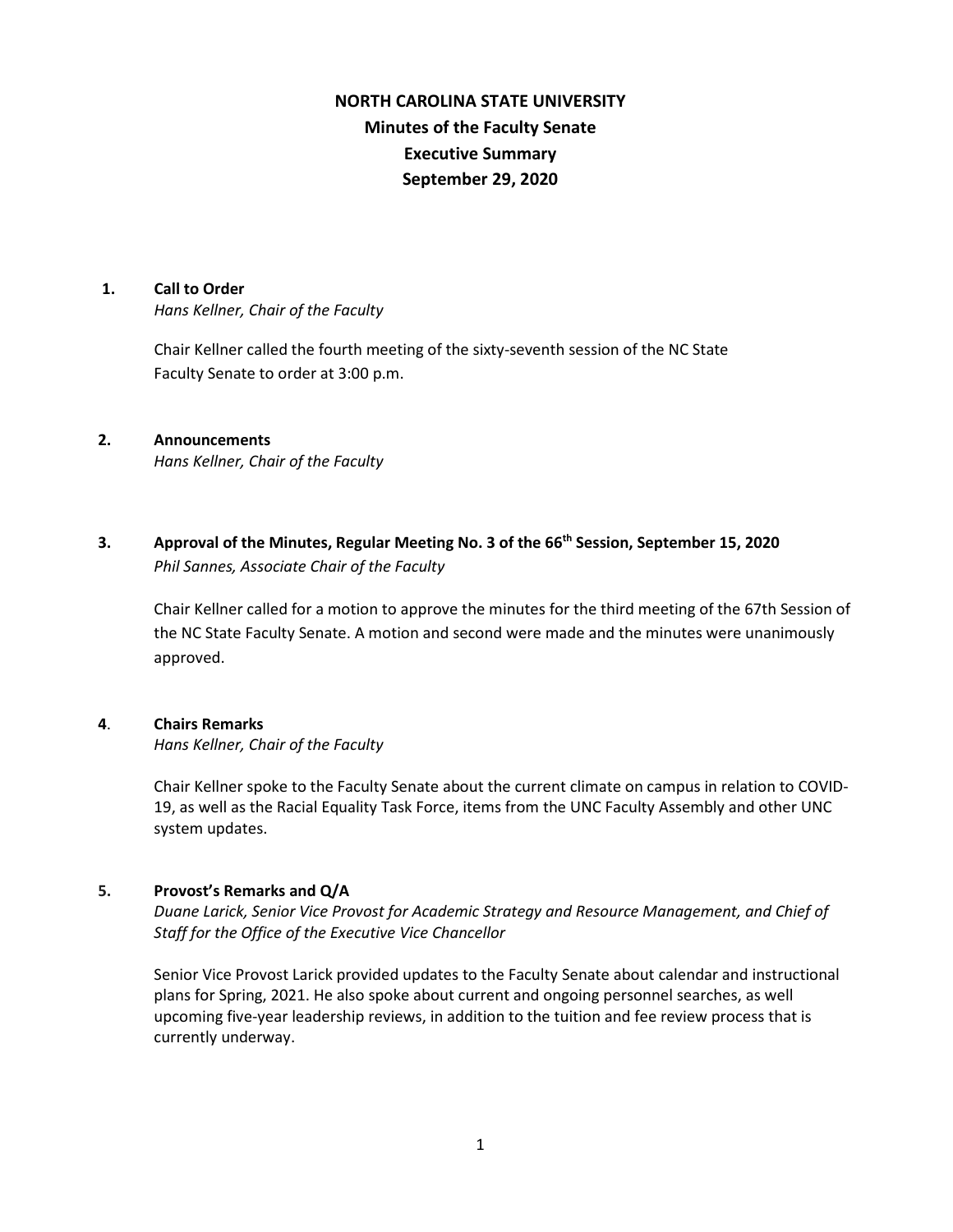#### **6. Remarks from the Vice Chancellor for Finance and Administration**

*Charles Maimone, Vice Chancellor for Finance and Administration*

Vice Chancellor Maimone presented information regarding the impact of COVID-19 on the University's auxiliary units and the current and future challenges facing those units.

## **7. Remarks, Director of Athletics**

*Boo Corrigan, Director of Athletics* 

Director of Athletics Corrigan provided information regarding the status of the Athletic Department in the face of COVID-19 as it relates to the far-reaching impact the virus has had on athletic staff and the NC State student athletes.

## **8.** *Committee Reports*

*Committee Co-Chairs: Academic Policy – Lisa Bass-Freeman and Paul Williams Government, Communication and Recruitment – Maria Collins and Barbara Kirby Personnel Policy – Christopher Ashwell and Herle McGowan Resources & Environment – Stacy Nelson and Steven Vincent*

## **9. Issues of concern**

Faculty Issues of Concern can be submitted at any time to a Senator, the Chair of the Faculty, or to [Faculty\\_Senate@ncsu.edu](mailto:Faculty_Senate@ncsu.edu)

None

### **10. Adjourn**

Meeting was adjourned at 4:50 p.m.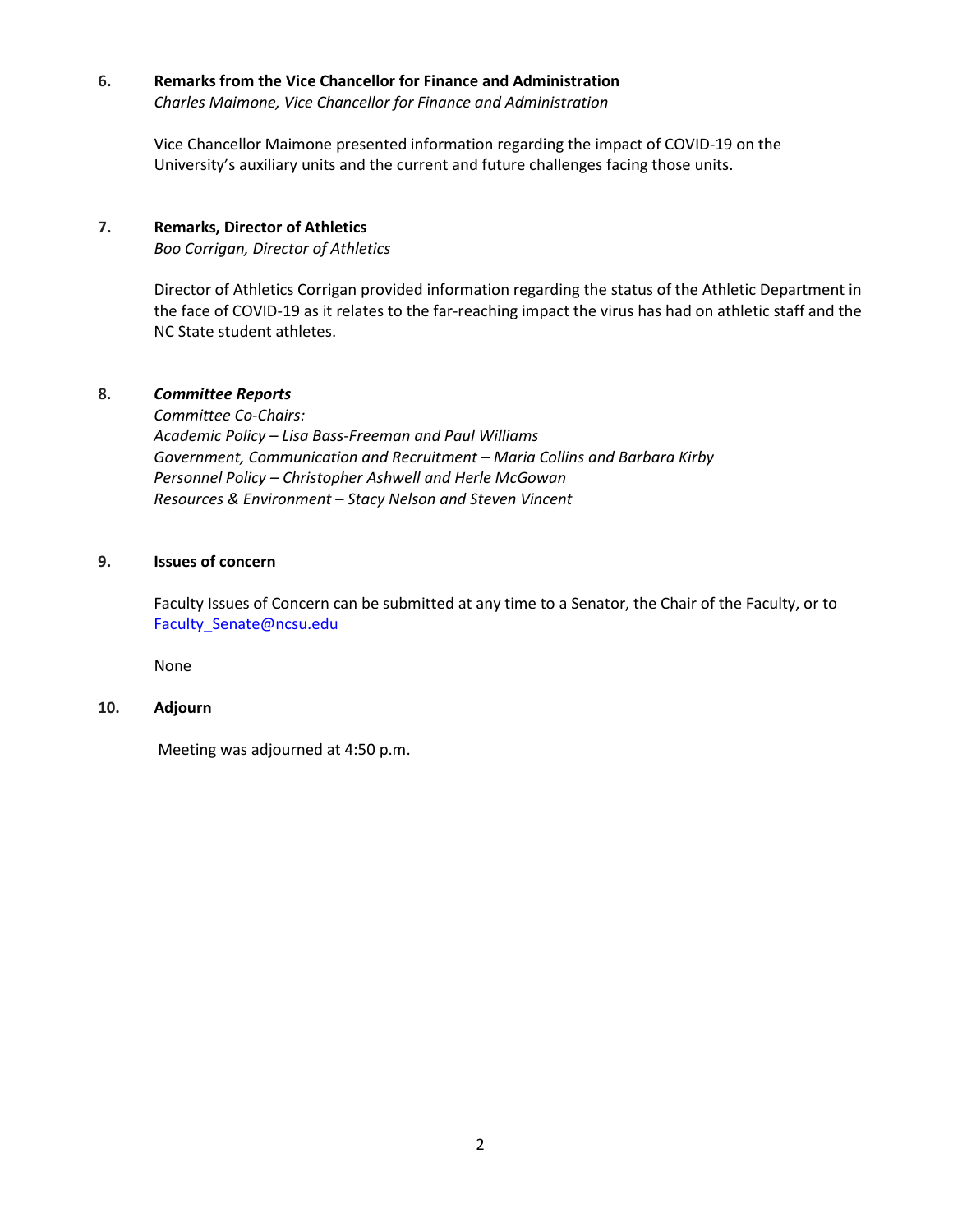## **NORTH CAROLINA STATE UNIVERSITY Minutes of the Faculty Senate September 29, 2020 3:00 p.m.**

## **Regular Meeting No. 4 of the 67th Session Via Zoom September 29, 2020**

**Present:** Chair Kellner; Chair-Elect Berry-James; Parliamentarian Funkhouser; Senators Ashwell, Bass-Freeman, Bernhard, Boyer, Carrier, Collins, Darhower, Duggins, Erdim, Flinchum, Gerard, Gunter, Isik, Jacob, Jordan, Kirby, Kittle-Autry, Koch, Kuzma, Kuznetsov, Little, Lunardi, McGowan, Nelson, Nicholas-Parker, Pinkins, Reiskind, Riehn, Taylor, Thuente, Vincent, Williams, Yoon, Zagacki

**Guests:** Roy Baroff, Faculty and Staff Ombuds; Katharine Stewart, Vice Provost, Faculty Affairs; Courtney Thornton, Associate Vice Provost, Academic Personnel & Policy; Marc Hoit, Vice Chancellor, OIT; Duane Larick; Senior Vice Provost for Academic Strategy and Resource Management; Boo Corrigan, Director of **Athletics** 

## **1. Call to Order**

*Hans Kellner, Chair of the Faculty*

Chair Kellner called the third meeting of the sixty-seventh session of the NC State Faculty Senate to order at 3:00 p.m.

## **2. Announcements**

*Hans Kellner, Chair of the Faculty*

This is happy state employees' week according to the governor. So the governor has decreed that all state employees and that is we, as well as others, be happy this week.

Two weeks from this moment we're having our general faculty meeting. And the general faculty meeting this time will be like the general faculty meeting in March, except the reverse. The spring general faculty meeting was held live in Winslow, but it was electronically sent out to the faculty. It was an explanation of the situation, the individuals of the university moving off campus, as it were. Going to all remote teaching, a moment we remember all well and fondly. This time, the general faculty meeting will be about what's different now that we will be going back to more person-toperson teaching in the fall, bringing students back onto campus in some numbers. What have we learned, above all, so this is what the theme of the meeting will be.

**3. Approval of the Minutes, Regular Meeting No. 3 of the 66th Session, September 15, 2020** *Phil Sannes, Associate Chair of the Faculty*

Associate Chair Sannes called for a motion to approve the minutes for the third meeting of the 67th Session of the NC State Faculty Senate. A motion and second were made and the minutes were unanimously approved.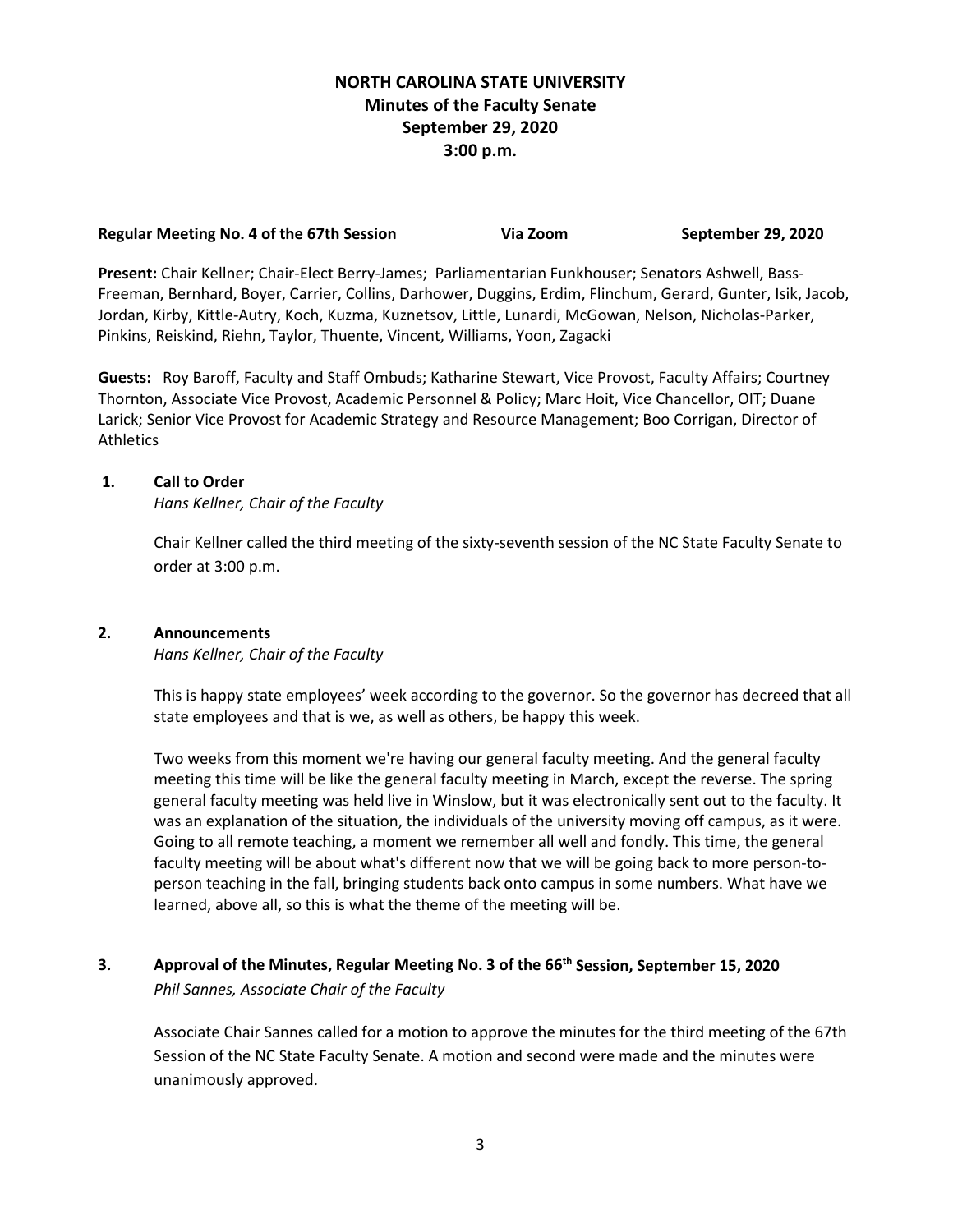#### **4**. **Chairs Remarks**

*Hans Kellner, Chair of the Faculty*

A couple of days ago when he was talking to the undergraduates at the Chancellor's liaison meeting and he said this is a weird time. I thought that would be a good theme for the general faculty meeting a weird time for all of us. But I think that the one we have is certainly going to appeal to more people. And get more people out. We can only accommodate, by the way, I think 500. So get there, or be square.

We have had a lot of issues of concern; five in the month of September, so far. And often these issues of concern can be addressed by a quick email or phone call and don't need to go through the whole committee process. We have a good number of issues of concern percolating and later we'll hear from the committee's about those. One of the issues of concern was about the Chancellor searches and about the proposal, since being passed by the Board of Governors, enabled the president of the system to add his own name to the pool from which he himself will select at an advanced part of the search. This was a controversial one and the Faculty Assembly and other groups, including this senate, expressed its disapproval. It's my understanding, third hand, that several Governors did argue against it. There are liaison Governors for each campus; that is to say, you take your campus, you look up on the chart and you see who your Governor liaison is. Ours is Terry Hutchens. He was one and I sent him a letter at your command, as it were, with the assembly document, with our feeling about that. Apparently, although he did not answer, he did argue against the Chancellor's search proposal, just for your information, which is all third hand.

The Board of Governors Racial Equality Task Force is currently in the process of surveying people. If you get a notice of one of those surveys, please fill it out. We had a meeting with the Task Force last Thursday night; the Chairs of the system. The first point there, we were surprised by, was that the Chair of the Task Force has resigned from the Board of Governors. Everyone seemed to take a breath when they announced that I take it; it had happened just recently. Darrell Allison had resigned from the Board of Governors, so the Racial Equity Task Force is now being run by individuals from system, who seem to be very capable and competent, but that was an interesting development.

They were using a method, a strategy of engagement and inquiry here called appreciative inquiry which most of us had never heard of, but we quickly got on our Wikipedia pages and found out about affirmative inquiry, which is exactly what it seems to be. It is primarily an affirmative way of examining a question. The first two questions of which are what is working, and the second question is what is not working. Then the next two questions go from there how do, how do you address those situations. So if you do know about appreciative inquiry, you're ahead of where I was on Thursday night.

Today I heard from another Chair at in the system, Greensboro, in fact, that he had had a number of xenophobic incidents occurring at his home. He is of Chinese descent. This naturally distressed him. He also said that he was hearing from black colleagues that a number of things had happened on their campus; and then he adds, "I had no idea." And it occurred to me, what do we know here about what's going on this campus with regard, let's say, to Asian American, African American, or any other group here we have here. I worry about daily information reports, also known as dashboards, for other things. And I was just wondering, although it may not be the most affirmative way to approach this sort of thing, how it is that these things don't just drift away. So those are just some of my some of my reflections today.

We will have Duane Larick here today in the lieu of the Provost, and that suggested to me that he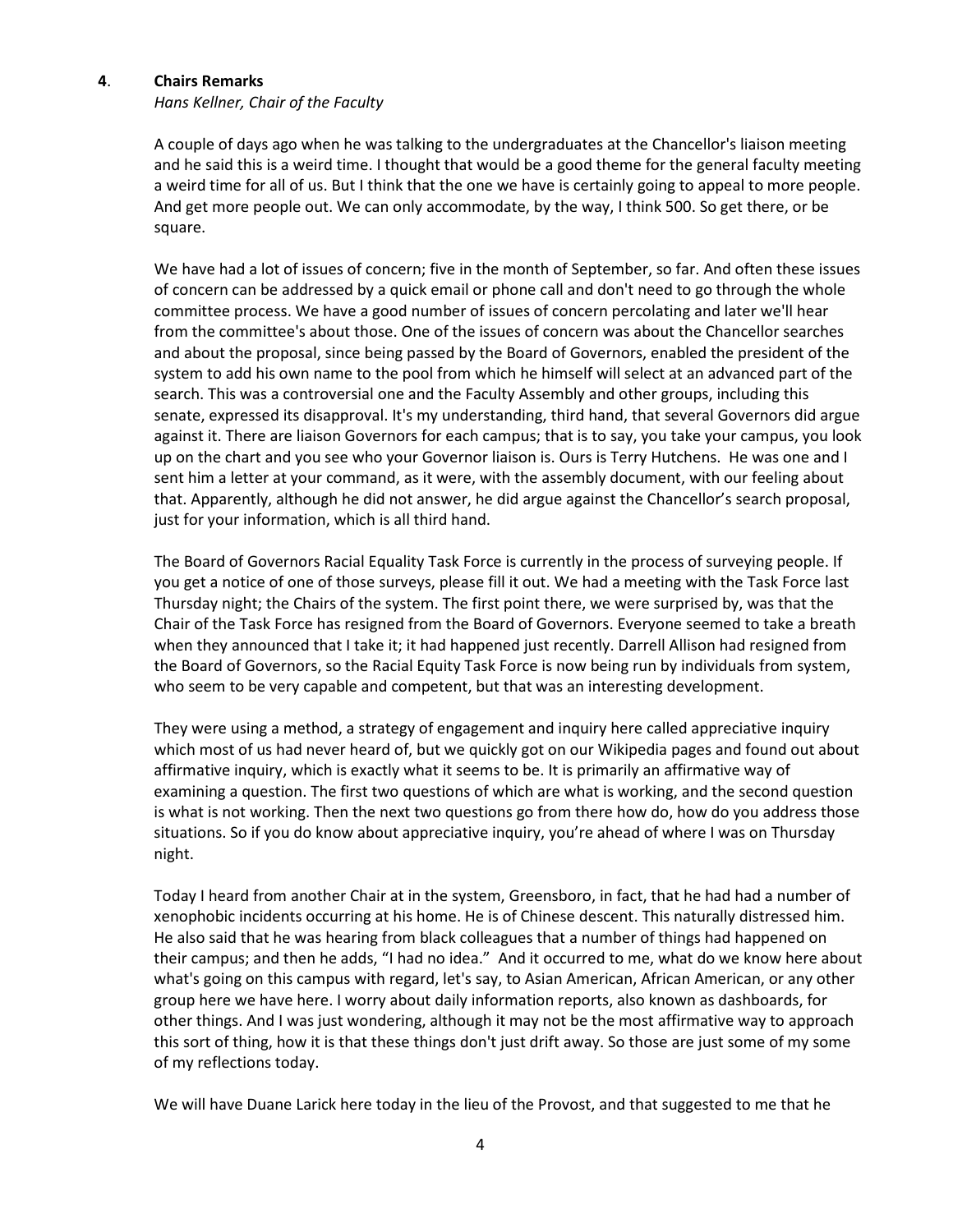might say a few words about what goes on in the bi-weekly meetings of the so-called Executive Briefings. This is where people from around the campus – athletics, for example, the emergency management individual, the head of student health, the Provost, the head of facilities, the associate provost for research, for engagement. Also, and I say this appreciatively, the chair of the Faculty Senate in the chair of the Staff Senate. Each one just goes around the room and reports what has happened in the last three or four days since we're meeting on Mondays and Thursdays. The meetings may not last very long, but you get to see, from day to day, the kinds of things that they're paying attention to and the kinds of things that are happening.

I'd just like to mention a couple of things. It strikes me, hearing from the vice provost for research to pick him first, that's a marvelously positive thing; he's continually saying research is back in business and things are going well. Although they did have two cases, which is what they're keeping their eyes on, infections, but that they were not seen as being community-related. He wants to research up to 5200 people, in theory, and right now the research facilities are half occupied. Morton, of facilities, wants to look again at the rooms, classrooms and laboratories in particular, to get input from faculty and others about ways that they can be improved. Let's see where we go.

The question of Media Communications, Brad Bohlander's area is being stressed. They are working hard to get the word out using the Protect the Pack website; about masks, about community standards, which are very important. The question of enforcement and, shall we say aggressive action, against the fraternity areas; things are happening out there and happening in the DASA realm. The Provost said, and I will quote briefly, that he will like to see in the spring 40% face-to-face. But that that's optimistic, that we have learned a lot. That's what the next general faculty meeting will be about.

And he noted that a little earlier in the year, we had gotten a lot of bad advice and he reeled off all the bad advice that had come in. We are in a different place now. What I most do is to point to the fact that the faculty, and I'm eternally grateful for this, has been very much included in these discussions and other discussions and that we see a lot of transparency, there which I much appreciate.

Speaking of appreciate, I would like to thank Joni Lancaster for learning a lot of stuff that no rational human being should need to learn about webinars and all this kind of thing to get 500 or 1000 people on meetings like this and all of the other crazy software Zoom stuff that she is learning about very effectively, and is very knowledgeable about. And for this, I am thankful and to the Chancellor for including us at every turn, and for being as open as he dare.

### **5. Provost's Remarks and Q/A**

*Duane Larick, Senior Vice Provost for Academic Strategy and Resource Management, and Chief of Staff for the Office of the Executive Vice Chancellor and Provost*

I know that Vice Chancellor Maimone is here and that one really focused on some of the impacts of where we are today on campus auxiliaries. He can address that much better than I can, and answer questions that you have. So I'll let him take care of that one. We did send out a Spring, 2021 course scheduling memo from the Provost and I wanted to spend just a minute on that, because there were a few points of confusion and I do want to just make sure a couple of bullets are highlighted there. One is that instructors and departments should determine the delivery mode; face-to-face, hybrid, remote/online for spring semester courses, based on which mode is best academically for them and their students. We would like to achieve somewhere in the area of 40% face-to-face, some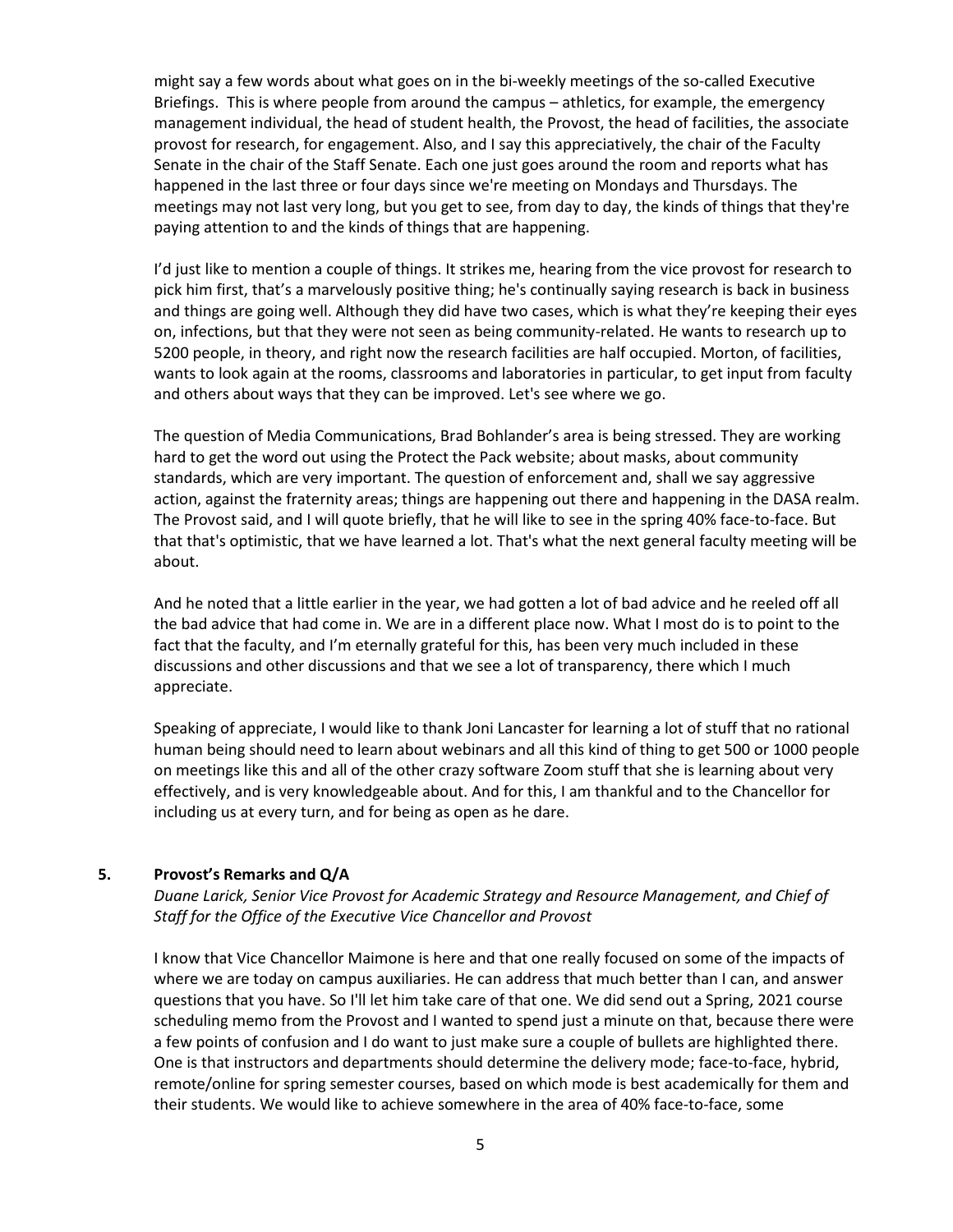combination of face-to-face and hybrid, allowing an undergraduate student maybe two out of every five courses, if they sign up for 15 credits, two of those courses to be in that mode.

But the decision, you have all been working with your scheduling officers to schedule courses, and that decision is being held at the program level. There was another point that that was brought up by the academic associate Deans as being confusing, and faculty wanted some affirmation. So we did make try to make clear the statement that said that that we would like you to be able to accommodate short term absences of students affected by the pandemic. But what we tried to communicate is if you're doing your course face-to-face, we don't have an expectation that you will simultaneously offer a synchronous or asynchronous, an online version of that course; that you have to offer your course for the whole semester in two different loads to accommodate a student who decided they don't want to come back to campus. They want to take your course but they want to do it from Boone, North Carolina. The expectation would be that the student would work with the department, work with their advisor, and select another course. We are not intending to make you do every course in two modes. So just a couple of important points there that I wanted to try to clear up. I could do a quick coronavirus update, but the best thing for you to do there is to go to the testing and tracking website. And I think what you'll see is that right now, community transmission is very low. I think the last two reporting periods, we've had one positive COVID test on campus. So numbers are extremely low on campus right now. And we still do have somewhere in the area of almost 2,000; the last number I have is 1,977 students on campus. 1,562 of those are special circumstance units, or students living in a dormitory units right now. So we have a population of undergraduate and graduate students on campus and we're able to do that with very low transmission rates because of the care our people are taking with respect to the community standards that we have published.

Just a couple other very quick updates that I wanted to give. I think you're maybe have heard that an announcement that senior vice provost for enrollment management and services, Louis Hunt, has announced his retirement. It's going to be effective at the end of the 2021 academic year. So I'm not exactly sure if that's May or if that's the end of summer session one. We're thinking it's going to be more into the June 30 timeframe. There will be an announcement of a national search that will do for Louis' position and as soon as Louis gets done trying to figure out how we're going to do a remote Commencement that makes everybody happy, then we'll let him figure out how to do a remote reception for himself that that makes everyone, including himself, happy. Sometime in spring semester we will have that.

We are right in the midst of our Vice Chancellor and Dean for the Division of Academic and Student Affairs search. Our third candidate, Dr. Domeka Scott, from the University of Oregon actually did her seminar presentation today and interviews with the committee and groups tomorrow. We also have interviewed Dr. Lisa Zapata, internal candidate from NC State, and Dr. Steven Gerada from Georgia Institute of Technology. So there is the opportunity for you to go to the website and view those credentials. Surveys are open and we're encouraging people to complete the surveys and provide input to the search committee. So that's at go.ncsu.edu/DASA-search.

We have a couple five year leadership reviews coming up also. In the College of Textiles, David Hinks, Dean of the Wilson College of Textiles, is scheduled for Friday, October 23rd. Mark Hoversten, Dean of the College of Design is scheduled for Monday, November 9<sup>th</sup>. Those will be posted online and you'll be able to go to a presentation, and individuals associated with those colleges will also have invitations to attend. We normally have a face-to-face session for faculty, for staff, for administrators in the college and we're going to do those via Zoom links this time.

And the last thing that I'll mention on my list is the tuition and fee review processes is ongoing right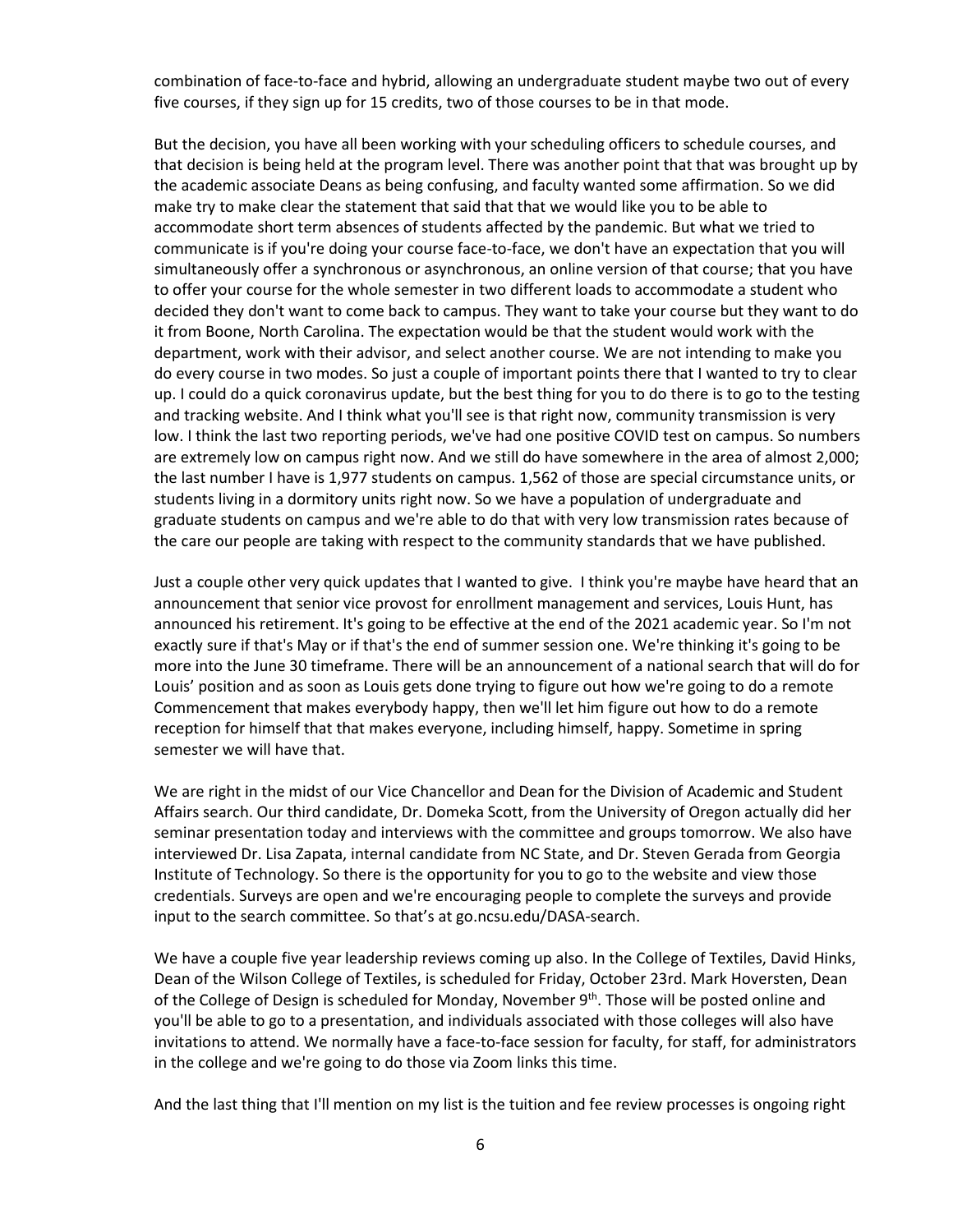now. We did get some guidance from both the tuition review advisory committee and the fee review committee from the UNC Board of Governors. With respect to tuition, we were told that we should not submit any increase in resident, either undergraduate or graduate, tuition; no request for tuition increase for resident students. At the graduate and professional level, we could do know proposed increase for residents; we can do a proposed increase for non-resident graduate or non-resident undergraduate students. So the tuition review advisory committee is working on that as we speak, and coming up with a recommendation that will go to the Chancellor. That recommendation then goes from the Chancellor to the Board of Trustees, from the Board of Trustees to the Board of Governors before it would finally be approved sometime next February.

#### **Questions**

Chair-Elect Berry-James: Thanks so much for joining us in the Faculty Senate today. I have a question about our COVID data report. The system that you referred to, the space on our website where we can go and look at data. This is data that is indicating data around testing, around positives, around other surveillance data. And the one thing I wanted to ask you is about plans going forward. I'm looking at several recommendations from professional associations, joint commissions, etc. And it's really evident that the coronavirus has disproportionately impacted racial ethnic minority groups. One of the challenges that we have with higher education is that much of the data that's being collected around the coronavirus does not report data by racial ethnic groups and so therefore we don't have an idea of which groups are disproportionately impacted, and also understand the way in which public health measures should be addressed to help them. Can you talk a little bit about NC State's plan to report data using racial ethnic categories and why or why not when we're doing that?

Duane Larick: I honestly would have to defer that one to someone else, most part most likely to Julie Casani. We'd have to have a chance to talk to Julie about the data that's being collected and tracked. There certainly is on-campus data that's being collected and tracked that we're not reporting on this public dashboard that we call the Protect the Pack testing and tracking web page. So we have information on who's being tested, we have information on who's tested positive, we have the on campus surveillance that is faculty, staff, and students. But we are not posting that information broken down by gender, race, ethnicity, or any of those. It seems like a large number of people were testing on a daily basis now, but the reality is that the numbers are still small enough that I think for public posting there would be concerns related to HIPPA associated with that.

Chair-Elect Berry-James: So do we know if the coronavirus has disproportionately impacted our students of color or faculty of color or staff of color at this point?

Duane Larick: I'd only be guessing, so I hesitate to do that. I think that question could be answered by Dr. Casani, like I say, that would be information that she would have.

Phil Sannes: I have a question from Senator Riehn. He would like to know if there are routes of communication or ways that faculty can provide feedback to administration in ways of how we can best avoid what happened to us in the fall, as far as the shutdown and the problems that we faced this last semester? Are there ways of communicating suggestions or thoughts back to the administration directly from faculty?

Duane Larick: I think if Provost Arden were answering this question, he would say that there doesn't seem to be any limitation on the amount of feedback that he receives from faculty on a regular basis.

Senator Riehn: So in fall it was very clear. Everybody thought it would end the way it did. And the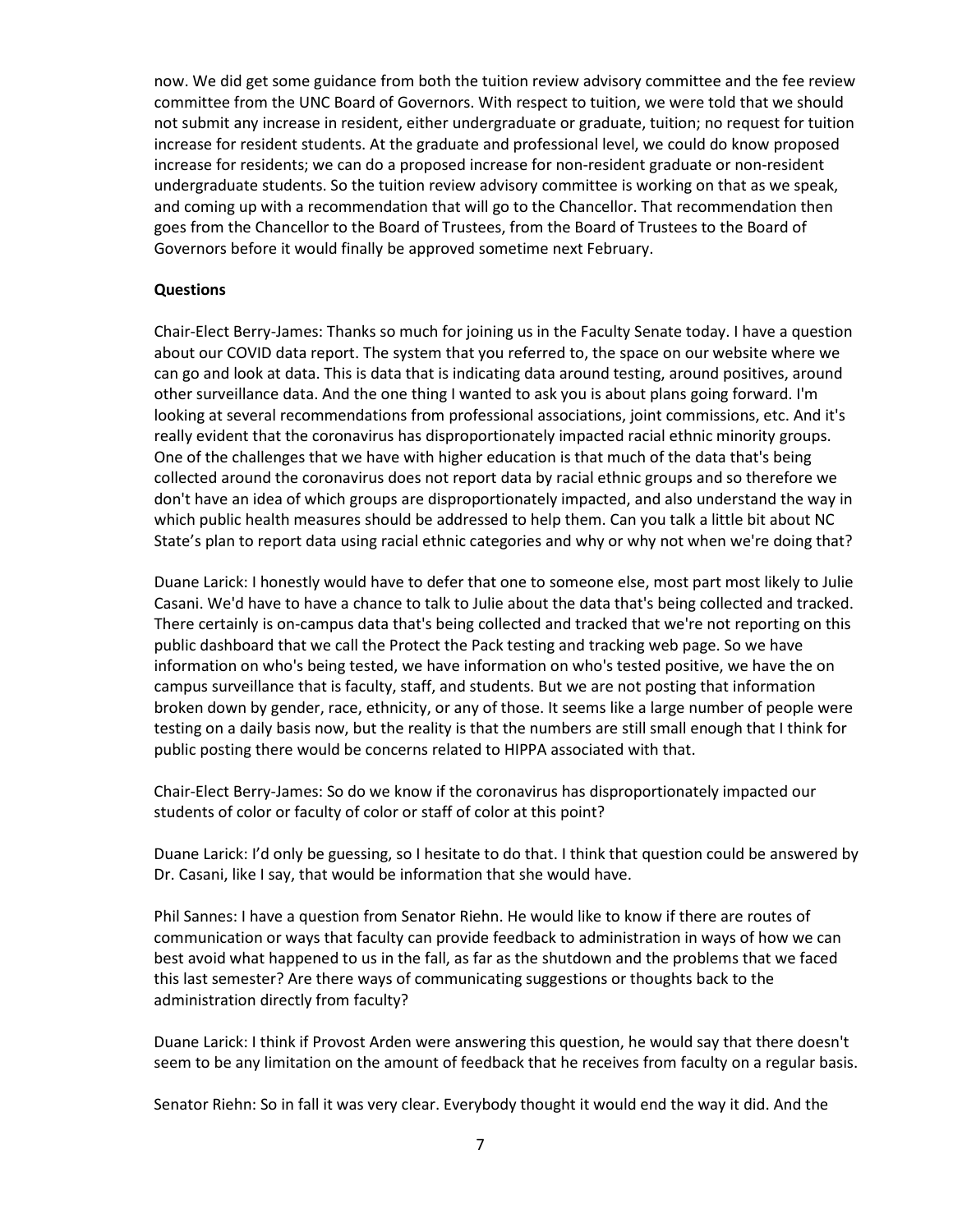question is why if everybody that I talked to predicted that we would shut down by early September why did the administration not think that we would shut down early September?

Duane Larick: And so that's a different question. The question of how to provide input, I think, you can provide that input directly. You can send it to the Provost. He has his communications person, Marielle Pocan, who reviews his email regularly and if things like that come in she will make sure that they're distributed to the right person. Questions as to judgment, questions as to decisions that were made, you know, the best thing I can tell you there is, you might want to bring that question to the fall faculty meeting. That might be a question that could be raised there.

#### **6. Remarks from the Vice Chancellor for Finance and Administration**

*Charles Maimone, Vice Chancellor for Finance and Administration*

Thank you all very much for having me. I'm very pleased to be here with you. I know that when I met Dr Kellner he let me know that PowerPoint was not something that the group used very often, but I begged this time if I could please share a few slides with you because the topic is a bit complicated and probably easier to manage with a couple slides. And so I'll be brief on these. But I do want to make sure you have kind of a frame of reference for our auxiliary enterprises and how those work.

Auxiliary units on the campus, fundamentally, they are self-supporting services. Now I avoid using the word business because they are not businesses in their own right; they are actually services that the institution decides to provide to its faculty, staff, students and many other constituents as they come onto campus. The auxiliaries are required by both system policy and by legislation to be selfsustaining, meaning that they must produce the revenues that they use to cover their expenses. The auxiliaries here on the campus, and I'll share the list with you so that you can get the kind of the scale and scope of what we're talking about, but some of the ones that make most sense to most people are like housing and dining, the McKimmon Center, transportation, and athletics. ll of them are required to actually be self-sustaining services. Before we get to those, I wanted to put them into perspective for you as it relates to the university's revenue sources.

Here you have the major revenue sources for the institution and I know that we're talking about auxiliary enterprises, but for right now I've highlighted state appropriations and tuition and fees for your benefit, to understand that that's what's referred to as the general fund. Those two funding sources collectively are considered the general fund and very interesting in the state of North Carolina, the state treasurer does not distinguish between state appropriations and tuition. So when a student pays, it's tuition. It is defined exactly the same way as state appropriations that are allocated to the institution and they are commingled and referred to as the general fund. That is where we support all of our instruction, our instructional support services, and administration. So very different than the auxiliary enterprises, in that first we have several sources that come together to actually make the academic and administrative enterprise. We rely heavily on those sources, whereas the auxiliaries, which are primarily referred to as sales and services, you'll see here is \$277 million, 16%. Then in the other source category, there are several if not almost all of these are made up of auxiliaries as well. So combined, these two sources actually are the many different auxiliary enterprises across the campus. So here's a visual of the over \$2 million in terms of revenue auxiliaries that we have on our campus.

I think it's important to understand that while we do understand athletics, and athletics is a large auxiliary- the largest on our campus; housing and dining, which we all know. We don't often think about some of these others like the Vet Med teaching hospital, for example, or there are aspects of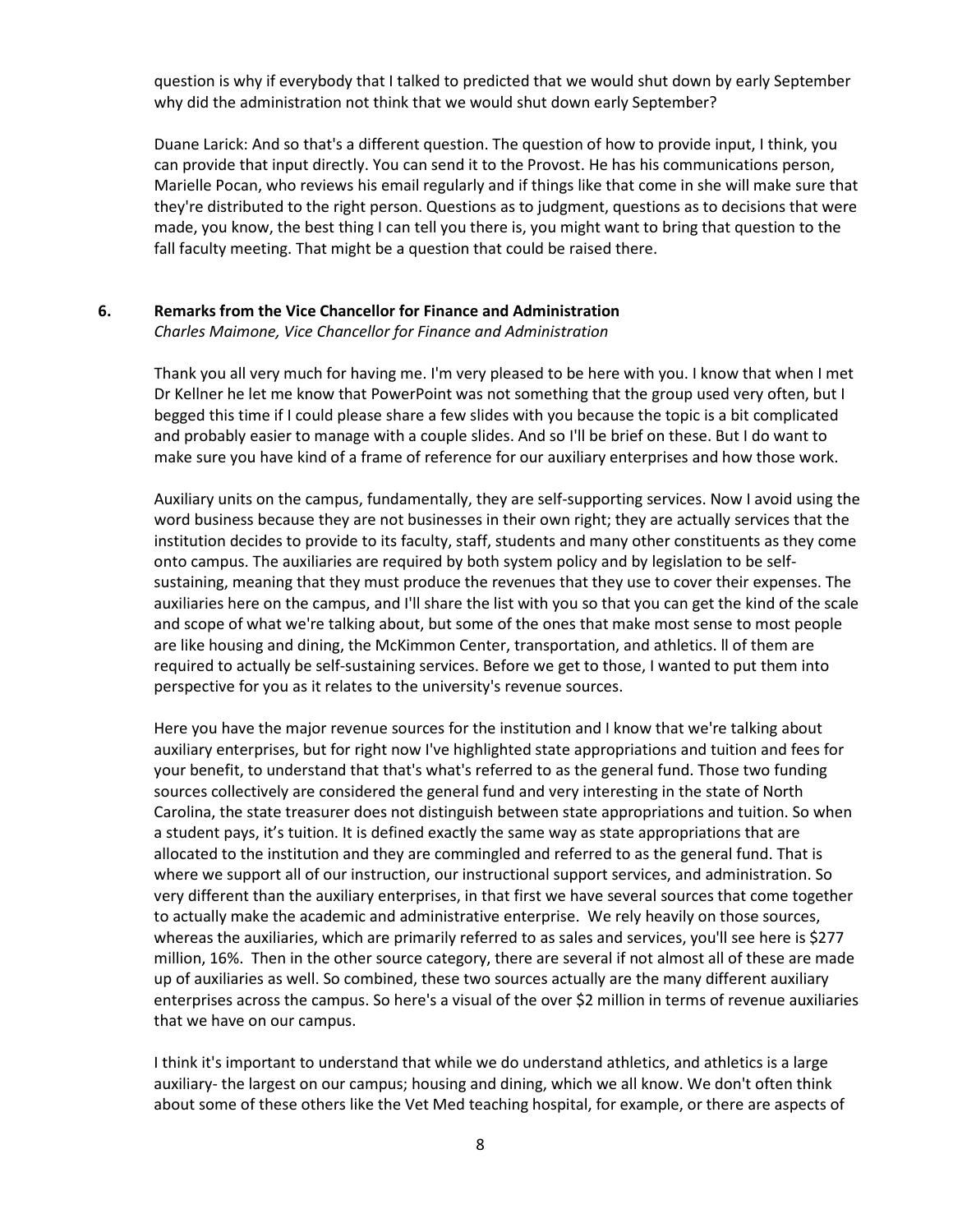the student health services that is in essence, an auxiliary enterprise, because for the portions of the center that really are fee for services, those dollars are actually defined as auxiliary funds, Transportation, Ed ad Tech. We have special program enhancement fees that are actually auxiliary program funds, so when they bring students on the campus or non-students onto the campus and charge those fees, in some cases, those are considered to be auxiliaries. Wolfpack Outfitters is actually our bookstore. We have some student service center and Wellness and Rec. Not all of Wellness and Rec., but for example, if a faculty member decides to become a member of the Wellness Center, they will pay a fee and that fee is actually auxiliary revenue. Practice plan from the Vet Med, student center operations, Textiles nonwovens, the Creamery and then Fraternity and Sorority Life and others.

So just so you have a sense of what those are and how they actually span many of the programs across our campus. So for those of you want to look at this differently, I've pulled this information together and these are all of the auxiliaries that we have on our campus. I've highlighted the ones in yellow that we're talking about where we have actually implemented furloughs, because I know that may be a question that you have about how and why we did furloughs of our staff in some of these areas. As you can see, the vast majority of the auxiliary enterprises we're not impacted by furloughs. But in some cases, if you look at these highlighted areas, just the ones that are highlighted, collectively that group of auxiliaries lost \$74.5 million in revenue in the fall semester.

So that is why this group has been so negatively impacted. While others definitely lost revenue, there's no question about it; like the Wellness Center or the Creamery, for example. The role of auxiliaries in terms of their total budget from a funding source perspective was not significant enough for them or for us to call on furloughs as a strategy to actually address the deficit. These other columns are just looking at the largest of our auxiliary enterprises and this is those that have revenues greater than \$5 million. I wanted to highlight the ones that were actually involved in furloughs and I'll let me say this another way. All of them have been involved in budget reduction strategies throughout the fall semester. In fact, going back to March of last semester, these groups started to actually have to address the declining revenues associated with the closing of campus. And then again, these are the largest, and by percentage he largest, greater than \$2 million. So as I mentioned, there's about \$75 million dollars that this small group of auxiliary enterprises lost in the fall semester. The furloughs that we are talking about for these groups actually will occur between October and June.

I do want to make sure you're clear about this point which is while we have planned for furloughs to take place all the way through June, we have great hope and expectation that the campus can reactivate in the spring to the degree that it offsets a share of these furloughs and that people actually come back to work in the spring semester in these areas. We communicated to the campus last Thursday, and those coincided with discussions with all of the employees that were affected, on that very day from three of our areas; McKimmon, transportation and athletics. Campus enterprises is a complex organization and we are still working on a plan to try to minimize the number of furloughs associated with that group, but we must submit these plans to the system office for review and the state human resource office also reviews the plans for equity. They also review the plans for opportunity. And by opportunity I mean if there are other functions on the campus that individuals who are likely to be furloughed can do, the university goes through an analysis to see if we can't move those individuals to another place where we might have a vacancy, to avoid the actual furlough.

We are concentrating on the auxiliaries this month because they were affected first by this slow down. and required us to make and take action based on the severity of the losses. As Dr. Larick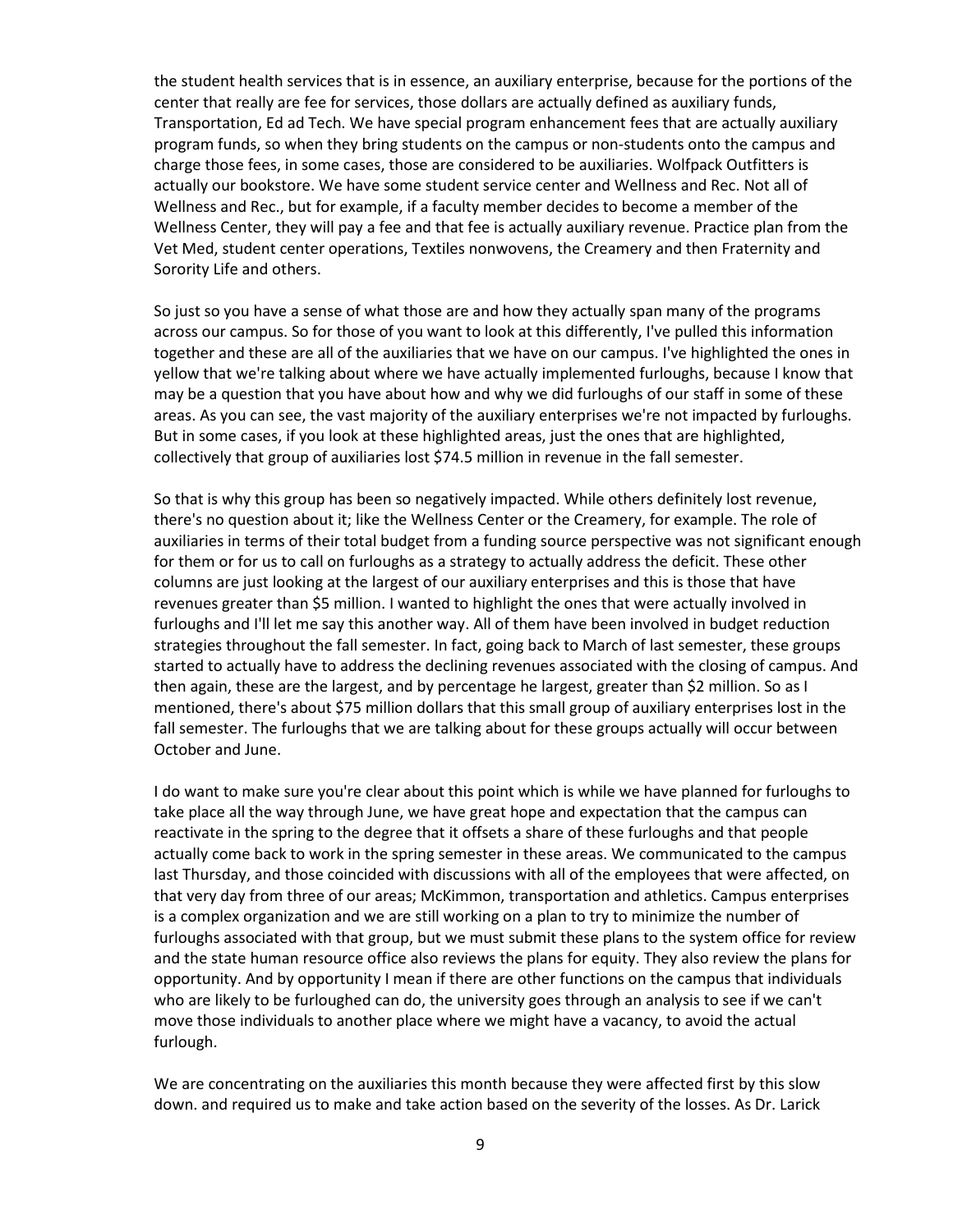mentioned, tuition and mandatory fees is another issue that we begin to face here at the beginning of the semester, and by the end of November, we will have made a submission to the system office for their consideration if there are any increases in tuition and fees. I also wanted to mention that we are paying very close attention to any general fund. If you remember, the general fund being state appropriations along with tuition and fees. If there are any possible reductions this year, we expect that to happen, or for us to get information about that during the second half of this fiscal year. But we are paying very close attention to make sure that if we do experience any state reductions, we know about them and plan for them accordingly. I have written here that if they do occur, they're highly likely to be just one-time reductions, because our enrollment is solid and state appropriations have not been affected here to date by any of the issues that both the state and the university have faced. And honestly, we don't see anything on the near horizon that would expect that to change.

And then lastly, I will just mention that we begin our work on the biennium budget planning process where we submit requests to the state legislators through the system office, for increases for the next biennium budget planning process that the state will go through. I will tell you now, and I very seldom project, but I know that the Board of Governors has already signaled that they don't expect there to be much in the way of any expansions next year as the state faces some deficit spending around the COVID reaction and response, as well as some of the relief funds that the federal government has given us to supplement this year's funding.

#### **Questions**

Andrey Kuznetsov: What happens with tuition? Does tuition directly come to us?

Charles Maimone: We collect the tuition from our students, but we actually submit it to the state treasury. The state treasury then allocates it back to us as we submit our request for payment of our expenses. And I'll give you just kind of an interesting inside. State appropriations and tuition are blended, as I mentioned before, but the state treasury actually releases the tuition first. So tuition is spent back to us first before state appropriations are used. So it's a strategy that the State Treasurer uses to preserve the tax revenue first, and to consume the tuition revenue. While legislatively they are the same, they are prioritized from an expenditure perspective, tuition first then state appropriations.

Phil Sannes: Question from Senator Reiskind Do we have an idea yet about how many individuals have actually been followed up to this point?

Charles Maimone: The furlough strategy requires the institution first to get permission, as I suggested, and the analysis about not only our human resource plan, but also our financial plan. And then once that's approved, which it has been for three, for McKimmon, for transportation and athletics, individual employees must be notified 30 days in advance of any furlough. So we have notified employees in those three operations that we do plan to furlough in 30 days. So approximately around the first part of November. I do want to share with you that as the revenue picture for the spring begins to unfold, we don't have to implement furloughs to the fullest extent. If it's possible for us to avoid them we will. We are beginning to develop that spring plan and we will work to minimize the actual number of furloughs that we have to operationalize.

Phil Sannes: Another question from Senator Taylor. Can a furloughed employee collect unemployment? Is there Cares Act money available to maybe offset some of these losses?

Charles Maimone: So the first part of that question is there are conditions under which furloughed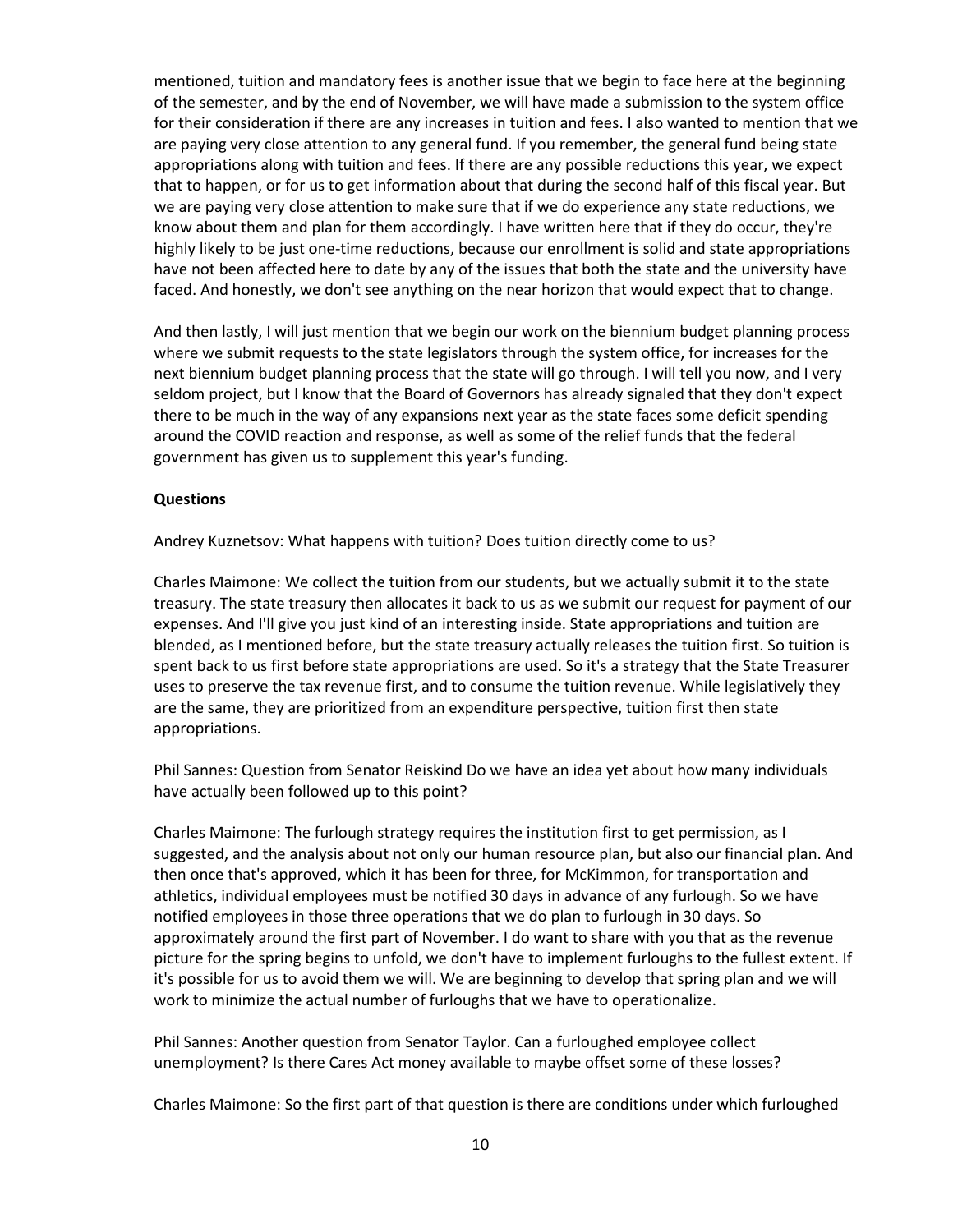employees can collect unemployment and it is actually to the degree to which they are furloughed. Clearly and obviously, a full furlough, a person who you know loses all 40 hours of work can apply for unemployment. Our human resource office has much more detail on some of the nuances around that and we have we have set up meetings, not only group meetings for the individual departments like McKimmon or for athletics, but every individual employee has the opportunity to meet with a benefits officer between now and the beginning of furlough and ask very specific questions about their specific situation. So the short answer is yes. The second half of that question in terms of Cares money and whether it can be used, no, Cares money cannot be used to offset furloughs. It can be used to offset expenses associated with the pandemic and some of the initiatives we have underway for health and safety. So all of the personal protective equipment, we can use Cares money for that. We can use Cares money for some of the enhancements that were made to the technology services that allowed the university to move online. I actually have a group of about 10 people from across the campus, and I refer to them as the federal and state relief fund group. They are people from our accounting office, the enrollment office and financial aid. They are actually helping to decide how we use the Cares money. It is not straightforward. The actual obligations around Cares is fairly complicated, and it depends on the source. We have three different sources of Cares funds, and they all have different reimbursement strategies. And so we're working collectively to make sure that the university uses those as wisely as possible and that our reimbursement requests will be honored.

Phil Sannes: I guess along those same lines, Senator Vincent wants to know if there's any additional information about either other federal or maybe specific state pandemic related recovery grants that could be available.

Charles Maimone: So I can rattle those off for you right now and I'll do it quickly. So on the federal side there's two allocations that NC State received. The first one was \$8.9 million very specifically tied to student relief. So we as an institution lined up those relief funds through the financial aid office and the financial aid office distributed those. .That started happening in March and April of last year, and all of the funds were actually delivered to our students by the end of June. So that \$8.9 million has come in and has been spent for its purpose, which was student direct relief. The other half of the Cares funds from the federal government was another \$8.9 million, which is very specifically designed and it also came right about the same time in the April timeframe period, to help us to address the move online and help us to purchase PPE; masks, sanitizer, supplies for our housekeeping teams, etc. And we have allocated all but \$900,000 of that \$8.9 million back to the organizations that spent that money across the campus. Just to give you one example, you may have observed several tents that were put up outside. We were renting those tents believing that we would have classes outside and that organizations would be able to use those. So the cost of those tents were actually covered by Cares. We have saved some of that money, knowing that we want to make sure that we're investing wisely in spring semester.

The other two are, back in July of this year, the governor actually distributed \$4.5 million in Cares funding. So this was money that was actually delivered to the state and the governor's allocation was specific for yet another kind of subset of Cares refunds. So we were able to use that for some technology enhancements, we were able to use it for some staffing of counseling and health services, some testing, and then, to some degree, some supplies. So of that \$4.5 million, we have spent \$2.5 million. So we have \$900,000 from the federal Cares, we have \$2 million from the governor's Cares funds yet to spend, and just in the beginning part of September, the Board of Governors and the President of the UNC system allocated \$895,000 to NC State. And again, very specifically, in this particular case, it's all about PPE. And so we have those funds that are available to us. Right now, we have in excess of \$9 million in expenses. From across the campus, we continually collect all of the expenses associated with the adjustments and changes that we've made. So our current state is that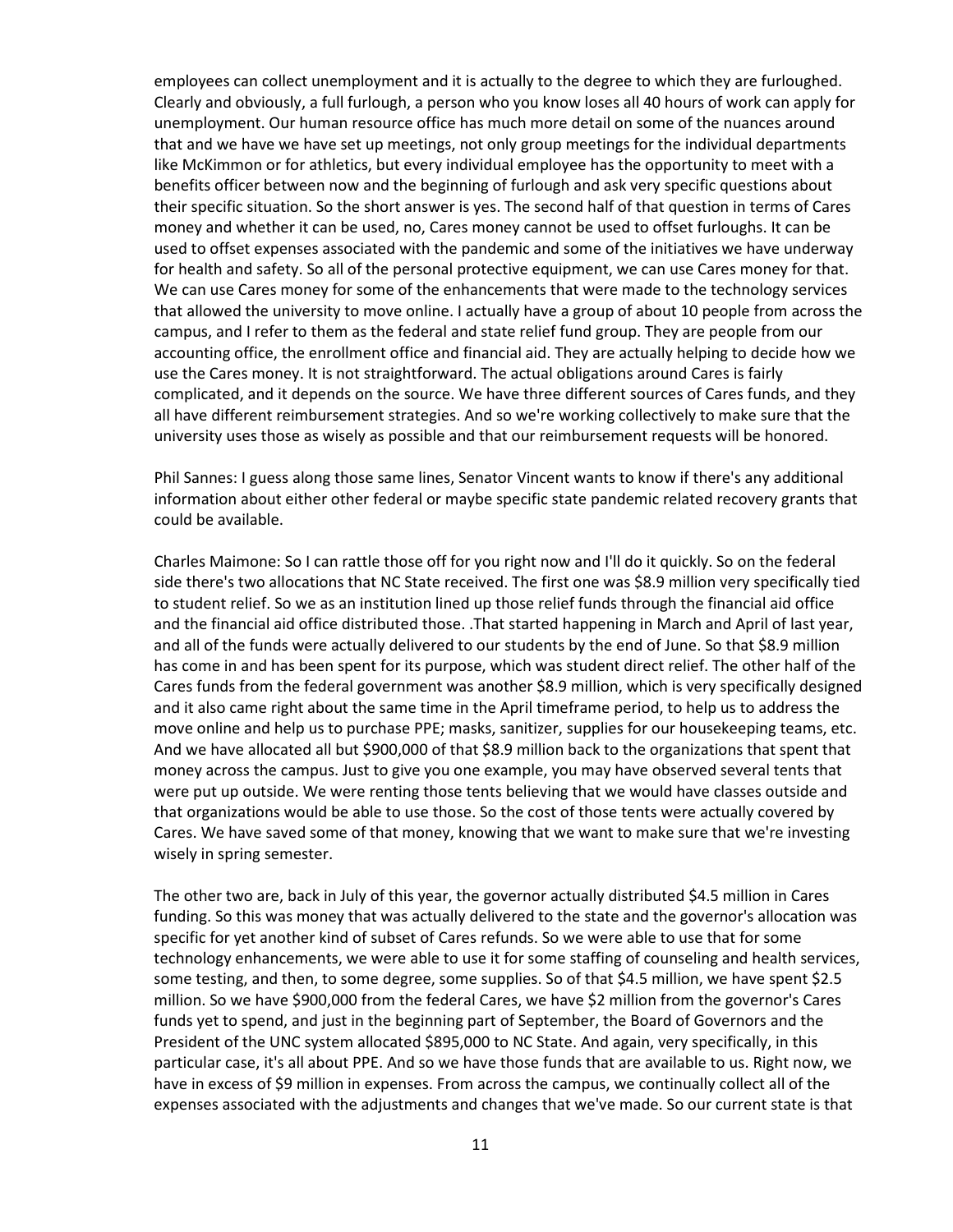we won't be able to reimburse ourselves for everything, given the remaining Cares funds, but we're certainly glad to have them and they do offset some of the impacts to some of our departments who have been expensing quite a bit of their time and energy and supplies to actually address this issue.

Phil Sannes: Thank you. Quick question about any chance that we can get a copy of the PowerPoint slides.

Charles Maimone: Of course, I'm glad to send those over, I will.

### **7. Remarks, Director of Athletics**

*Boo Corrigan, Director of Athletics* 

It's great to be with you again. We are excited to be back on the fields, on the courts and competing at this point. I was going to try to break it into a couple of different areas as we go through this and obviously I'm open to questions either as we go along, or at the end. I promise I will not talk for too long.

In and around testing, so far this year we have gone through 6,091 tests. To-date, we have 78 positive tests. It was noted earlier, a question with regards to people of color. Of those 78 tests, approximately 45% of those would be a person of color has tested positive. I'm not a mathematician, but I believe when you look at the total percentage of people of color in the athletic department that would have been part of our test, I would guess that would be within the percentage of overall people of color who have been tested would be that 25%. Right now, with football, men's soccer, volleyball, we are testing three days a week. They are all the PPE tests that we're doing with the new nasal swab. There are no rapid tests that we're utilizing at this point, specifically to football. It is a Sunday, Wednesday, Friday test schedule that we go on. It's something that's seemingly gone okay. We did hit a bubble about a month ago, maybe a little bit over a month ago, where we had a number of positive tests. We did the best we could to go back and look at why we had that number of positive tests at that point in time, thinking that maybe it would be a single party or something that had a gathering of 80 to 100 people. What we found really coming out of that is, is what it was, it was primarily smaller gatherings of eight to 10 to 12 people that were coming and going. That was really the reason that we had it spike as opposed to some of the other things that people have seen or heard about around campus or around other schools around the country that there was that big moment that occurred that big event that occurred. We didn't see that in anything that we're doing.

To move kind of forward a little bit, we got news from the governor's office last week that we would be able to have 7% capacity in football in the coming games. Our next game is at home against Duke on the 17th of October. What that means is approximately 4,000 people will be allowed to be admitted to the stadium. What we're looking at from those numbers really is approximately 1,600 of those tickets will be for students, 500 of them will be for the family of our football players, 200 will be for the visiting team and staff, etc. What we're really looking at is probably 1,400 people would be donors or season ticket holders or that group.

The decision that came out of this office was really to look at our students to try to create that sense of normalcy, if you will, of a fall Saturday and being able to allow students back into the stadium. Obviously, there'll be masks, they'll be social distancing and everything else that kind of goes along with that. With regards to volleyball, as it is an indoor sport, it will be limited strictly to the families of our student athletes. So, soccer, even though it is outside will be limited to the families of our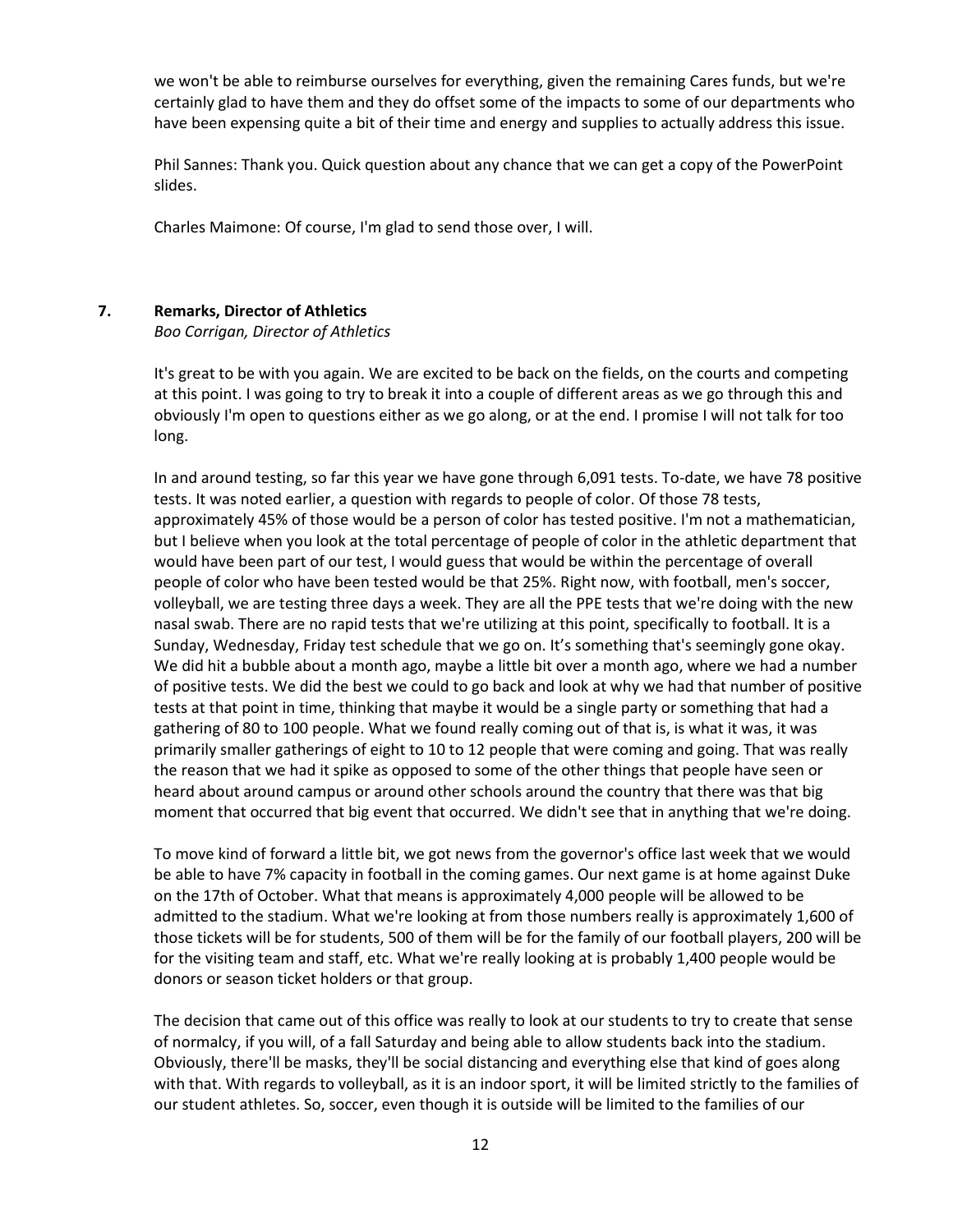students as we're looking through this. Just kind of an odd time right as we're going through all this. Men's and women's basketball, as you may have seen, the season was supposed to start on November  $10^{th}$ , but the NCAA ruled that we won't start before November  $25^{th}$ . Those of you that are fans of those two sports may have seen that there is no schedule out. That is because we do not have a schedule at this point because the number of games has been reduced from 28 to 25; we are not sure where we're going to end up. We do believe at this point that 20 of those games would be ACC games, one of them would be part of the ACC/Big 10 challenge, which gets you to 21. Then we're trying to build out the balance of our schedule from there. When you look at the athletic department overall where we are and where we are financially at this point, best guess I have is somewhere between \$25 and \$35 million loss this year. Simple numbers and there's not a whole lot simple about anything with the Coronavirus, I realized that. But simple numbers is football on an annual basis is somewhere between \$20 and \$21 million when you add in tickets in parking and selling hot dogs and everything else we have there. Men's basketball is between \$8 and \$9 million. So when you think about where we are in relation to people coming to games it lays out an awful lot of the shortfall that we have in and around our sporting events.

That being said, at the same time we're doing what we can from an expenses standpoint. We did furlough and salary-cut the entire athletic department, which is approximately 246 people. We tiered ours in a way that I thought was, you've heard me say this before, kind of the most right thing to do. The people that make the most money took the biggest cuts. So anyone that made over \$200,000 a year took a 20% pay cut; \$199,999 to \$100,000 was a 15% pay cut, and then anyone below \$100,000 was furloughed for up to 18 days. Interestingly, all of our coaches, our head coaches, specifically, are all on contracts. So the cuts that they took were all voluntary. It wasn't something that we had the ability to do through a state statute, and after a series of conversations all of our coaches, except for one, agreed to the highest percentage cut possible. So when you look at our top 10 highest paid employees, that group of which I'm one of the top 10 highest paid employees, took a pay cut greater than \$1.5 million as we're going into this year.

We are looking at everything that we have. We did implement hiring freezes. We did implement travel restrictions, we did implement budget freezes and everything that we could, looking at this upcoming year as well as last year, going into what was going to be clearly a very challenging time for college athletics in the University as a whole. It's an odd time. A lot of teams and during the course of this call, I get a text message. Not that I wasn't paying 100% attention to everything. I don't mean that, but LaSalle University in Philadelphia has decided to cut seven sports. So it's been a really challenging time for college athletics and really providing opportunities for young people in where we are. That's not something that we've explored or anything that we've talked about to this point in time, but it's an interesting time as we're looking at everything that's going on for us. So when I talk about over 6,000 tests, we have budgeted \$2 million this year for testing out of the athletics department. We've got additional things as it relates to the layout of the academic year and ending before Thanksgiving. We've got added costs of students staying here for their competitive seasons that will increase our expenses, as well as cleaning, sanitizing and all of those things.

So it's an interesting time that we're dealing with on one side that you're trying to cut and cut and on the other side we've got expenses that are going up. A bit of good news is around football season tickets. We ran "Preserve the Pack," which is something that we offered people three opportunities with those who had prepaid their season tickets; one would be to donate, one would be to take a credit for the 2021 season and the third would be to receive a full refund. And what happened coming out of that is speaking to the passion that people have for this university, not just for sports programs, but for this university. Over 27% of the people that we offered the three choices chose to donate their money, which is over \$3.1 million that we will be able to utilize this year. Another 42% of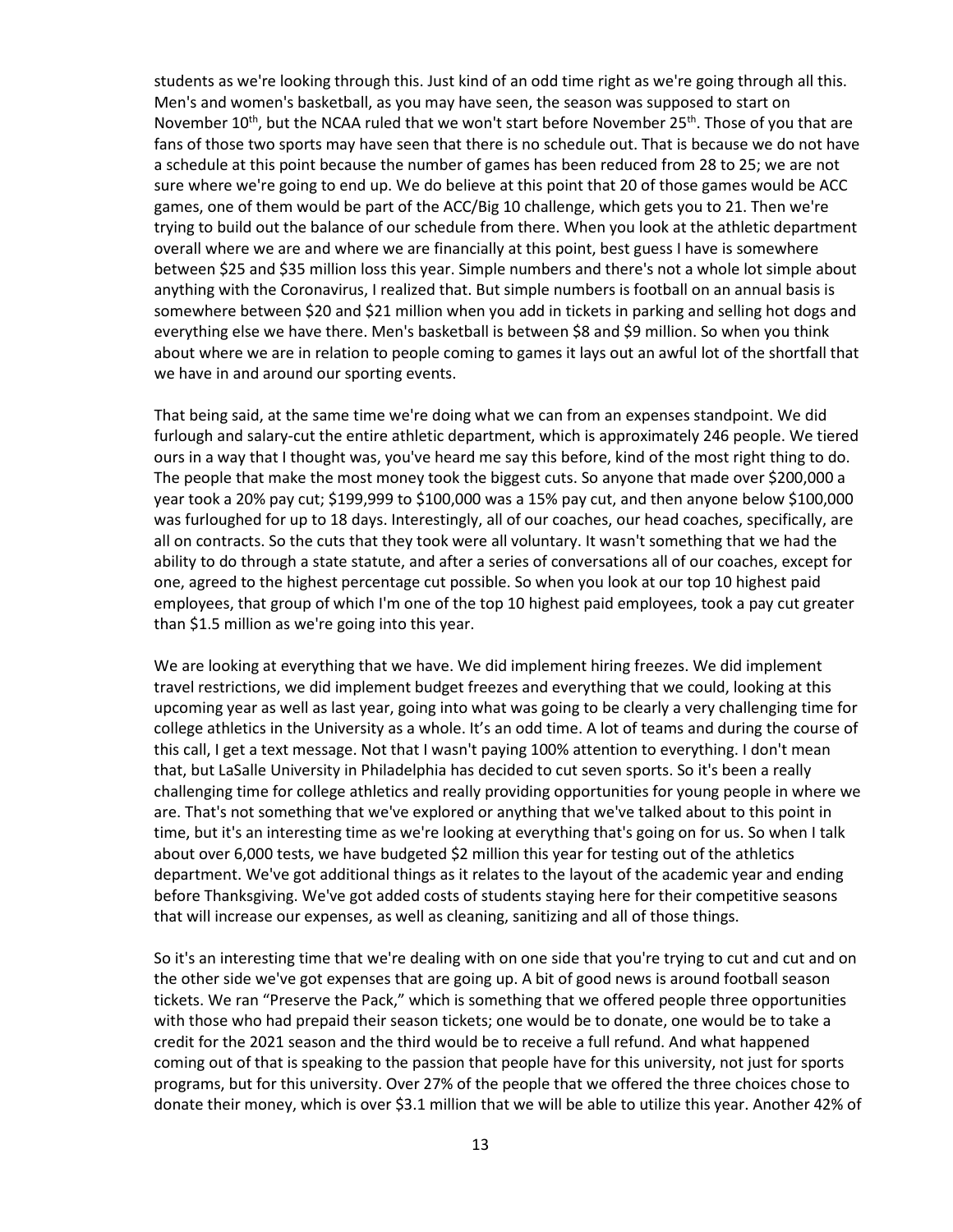the people moved it forward to the 21 season that you know certainly, in the case of emergency, we can utilize those dollars to decrease our deficit. 30% of the people asked for a refund.

We were expecting maybe 20% of the people would donate. Other schools in our conference, who shall remain nameless, were less than 10% of the people choosing to donate their money. So we've got a bit of an uphill battle, we've got consistent conversation with my new best friend, Charlie Maimoney, as we look at this and different opportunities we have, we're looking at creative answers through the Wolfpack Club and other ways to close that deficit, including creating a new giving level and other ways that we can try to find ways to close that gap. It's not something that we're looking at from the university to cover that gap; there may be an opportunity for a percentage of it, but we understand that we are part of an overall institution and where we fall within the institution. We are going to keep plugging away as we look at that.

Lastly, I would talk about social justice and where we have been there. We made a decision very early on to engage our students. It's a unique opportunity when you're 18 to 22 years old to be able to find your voice on a college campus and be a leader. I'm really proud of our students for where they've been and what they've done in the creation of PackUnited, which is built on awareness, education and action. And if you've watched any of our games, specifically football, you've seen a patch on our uniform that talks about those three pillars. It also has PackUnited in there. We had a demonstration now probably close to three weeks ago there was attended by a large number of our students, a large number of our staff as well, that ended at the Chancellor's office right in front of where the Chancellor is. Then there were a number of speeches given and it was not only from black members of our athletic teams, but also white members of our athletic teams, speaking about the value of being an ally and the value of being a part of this and the ability to speak and to be part of the conversation.

We've had, unfortunately, a couple of incidents that have occurred to our students in the last six months. And we have been as supportive of them as we can be. Whether that's in going to an apartment complex that had a sign and being there with them and being part of the discussions with the owners of the apartment complex, or whether it was people being attacked via social media and getting the police involved and even the FBI involved to see if we can track down where they were targeted from. So again, I would leave you with this. We are going to be in some challenging times here moving ahead, financially certainly. We are looking at that, but also be proud of our students and who they are and what they are and how they represent our institution.

#### **Questions**

Phil Sannes: Shall we presume that the voluntary pay cuts and those that have actually been instituted on state employees are those one time off things, or will you renegotiate it again at another time if necessary.

Boo Corrigan: No, that's that is part of their contract. I should have mentioned the great work of Marie Williams, Associate Vice Chancellor for HR. It will go from October 15 through June 30 of 2021, and it's a one-time piece of our contract or a piece of their employment agreement.

Phil Sannes: Now a question from Senator Vincent. Considering the magnitude of some of the losses that you're having to absorb, how exactly are you covering those? I mean, are there loan options? What do you do?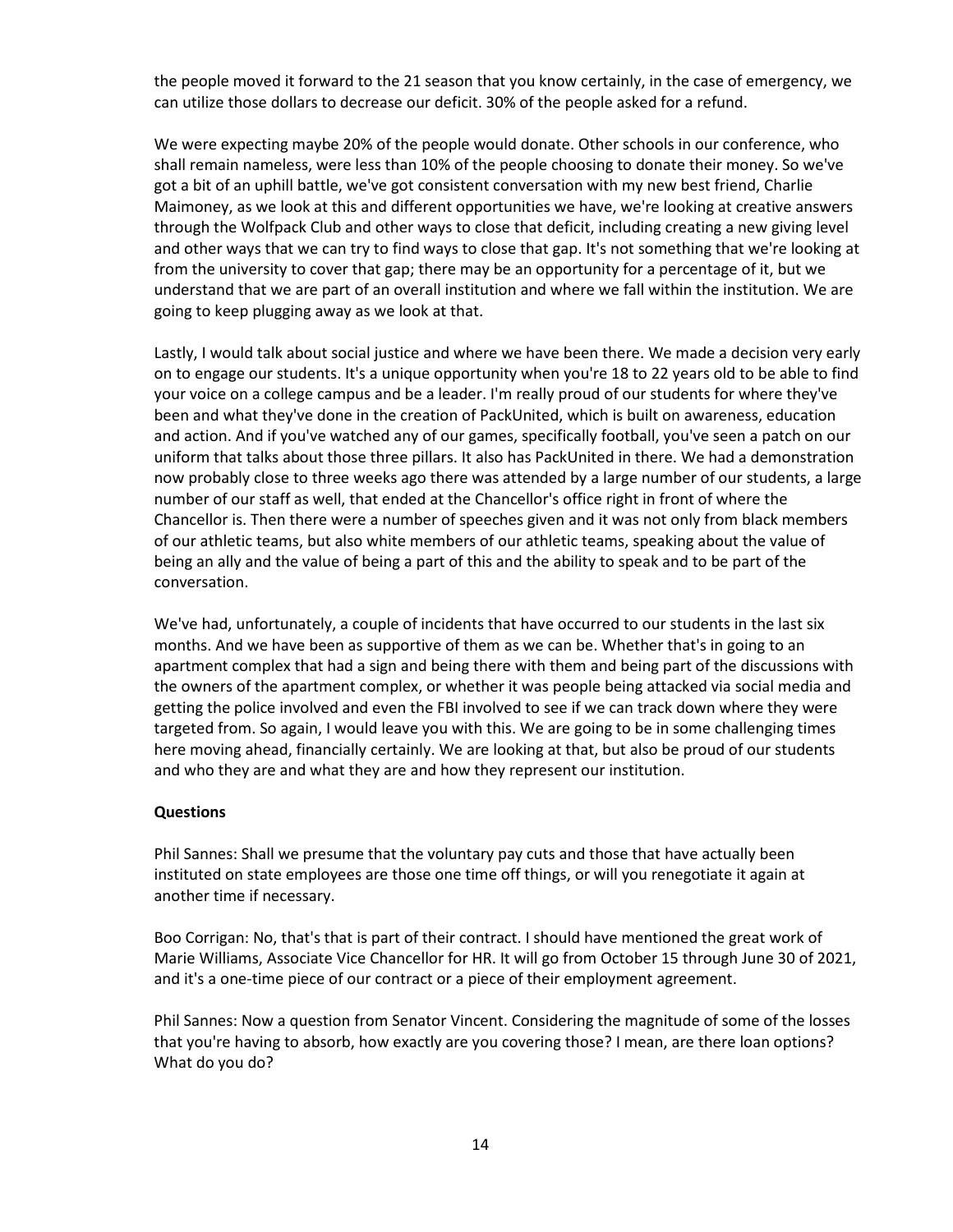Boo Corrigan: There's a number of different things that we're looking at right now from the Wolfpack Club and them taking out a loan and us having the ability to raise money against those loans and pay that over a period of time, to talking with Charlie Maimone about an institutional loan as well. But this is something that we're talking about pretty much all day every day is really what it is and trying to figure out what that is. From our standpoint, the games that are played on Saturday, the football games that are played are fulfilling a contractual agreement with the ACC and with ABC, ESPN, as well in dollars that will be coming in from there. You may remember last year, the NCAA Men's basketball tournament was not played and that was a shortfall of about \$3.5 million. We did have some reserves to get us through last year, but those reserves are not big enough to get us through this year at this point and you know we are continuing to lean into this on a regular basis, on a daily basis, and quite frankly, on an hourly basis.

Hans Kellner: When you repopulate Carter Finley stadium with 4,000 spectators, plus, I assume, the cardboard cutouts, what about the boxes? The boxes are important for fundraising, rewarding donors and so forth. Are those simply closed? Are those occupied or what?

Boo Corrigan: Well, when you look at the 7% - I think our capacity is 57,600 which produces at 7%, 4,032 people, we then carve out everything and we're looking at approximately 1,400 people that would go to season ticket holders or suite holders. Right now, we're still trying to figure out what access some of those people could have to the suites, but the suites are part of that number. We are also capped at 25 people per space, and whether that space includes all of Vaughn Towers is 25 people, or could it be by floor 25 people, or could it be individual suites that house up to 25 people, or do we put 10 people in there. So if there's a mathematician involved in this esteemed Senate, I may need some help on figuring out the numbers. But all kidding aside, we're looking at every aspect where they could be or how they can be situated. But again, it would only be out of the 1,400.

Phil Sannes: I've got a question from Chair-Elect Berry-James. Considering the loss of an athlete at Appalachian State recently from COVID, can you give us an idea of what kinds of protective measures you've really instituted and whether they're still evolving and if there are additional changes that you might be making.

Boo Corrigan: Oh, we have everything from everyone on their phone has a three-step questionnaire they have to fill out every day, from masks, to social distancing to how many people are allowed in each room. So in the past, we've had a team room that would seat roughly 120 people. That room is not utilized for any team meeting. Those meetings are now taking place in Vaughn Towers, where social distancing can exist, on the club level, to what people are allowed in the locker room and at what point in time and how many people are allowed in there, to post-practice and showering and cleaning, and how much time you're allowed to spend in the meeting. All of that occurs. You obviously you can't shower with a mask on, but from meeting room to meeting room, wearing masks and hand-washing and the distancing and everything that we can think to do. I wasn't tracking an athlete at App state. I was tracking one at a different school, a football player in a different school, but I can certainly look into that.

### **8. Committee Reports**

*Committee Co-Chairs:*

*Academic Policy – Lisa Bass-Freeman and Paul Williams Government, Communication and Recruitment – Maria Collins and Barbara Kirby Personnel Policy – Christopher Ashwell and Herle McGowan Resources & Environment – Stacy Nelson and Steven Vincent*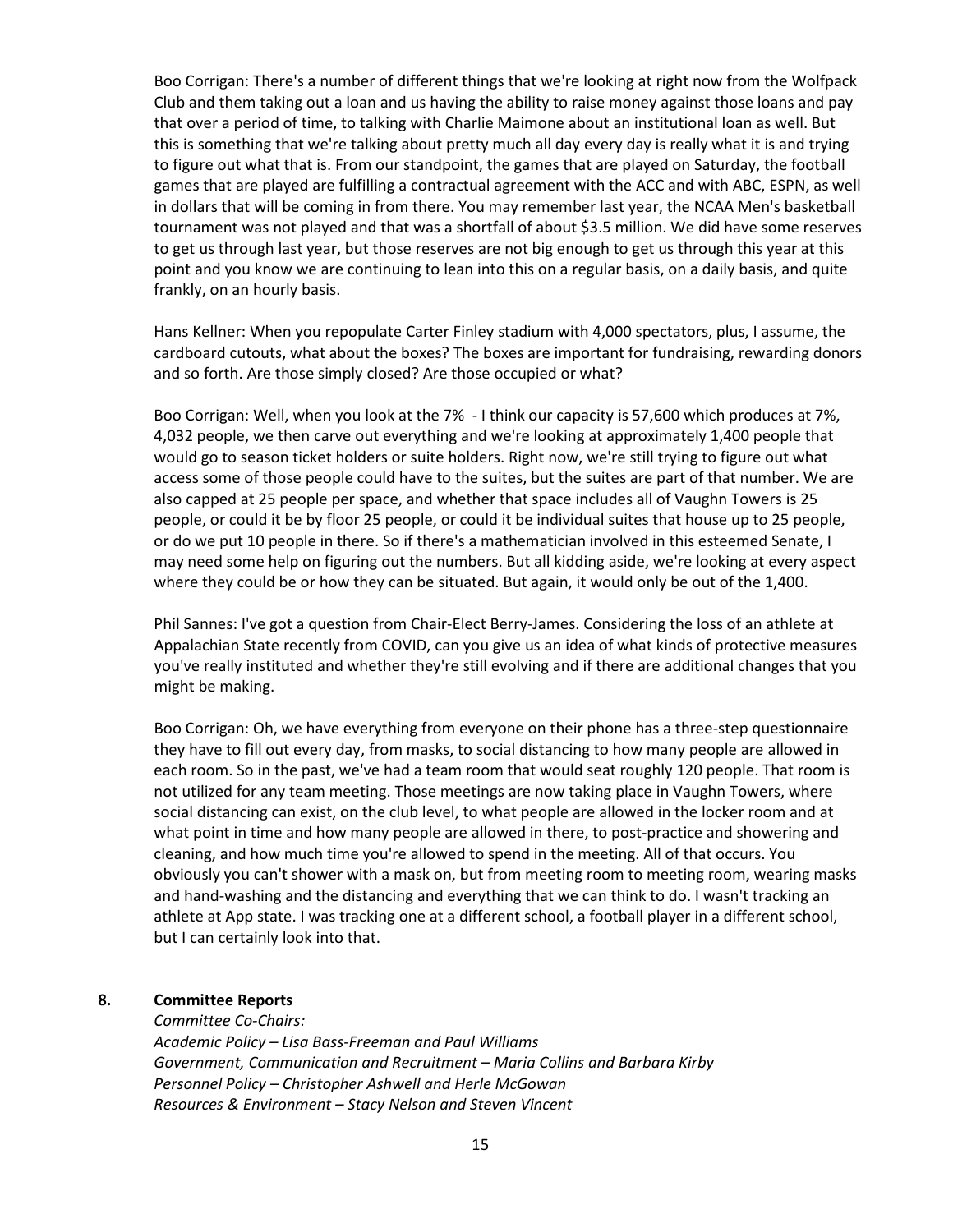#### **Academic Policy – Lisa Bass-Freeman and Paul Williams**

Co-Chair Lisa Freeman-Bass reported that the Academic Policy Committee has been working on getting questions for a survey for the faculty, because the committee was trying to get on top of the impact of COVID for the university. "Getting faculty's perspective on what we feel is important and what we would like to see going forward after COVID, before they tell us what the changes would be. We were trying to work on getting questions and we've worked on that so far in terms of getting topics that we feel that faculty would be interested in. And that's about as far as we got with that piece. We also looked at royalties, in terms of faculty writing books and like what is the obligation for the faculty to pay royalties back to the university if we use university resources. We had an attorney come in and talk about that."

Co-Chair Paul Williams added, "We have a memo coming to you, Hans, to deal with that issue. I'm just waiting to hear from everybody to make sure that it is worded correctly and there's no issues in terms of misrepresentation of what the rules are and so forth. I think we've got a resolution on that issue, but I am waiting to hear from Shawn Troxler to make sure that we haven't misspoken with respect to how we interpret what the policy is on support."

#### **Government, Communication and Recruitment – Maria Collins and Barbara Kirby**

Co-Chair Barbara Kirby provided the report on behalf of the Committee and the Co-Chair, Maria Collins, "GoCore has been very busy and we've been bothering Hans and Joni quite a bit to try to get some things going around this arena of Communication. So let me tell you first that the committee is working primarily in three subgroups; one in governance, one in communication, and one in recruitment. We're looking at the 22 different recommendations that came out of last year's two task for studies; some of those are short term goals and some of those are long term goals. We are trying to prioritize those right now. So just a couple of things that are going on with the governance group, we are reviewing the bylaws and working with Courtney to find where we are consistent with the general faculty bylaws, and where there may be some inconsistencies. A larger piece that that committee is taking on right now that will help us, we believe, and this was one of Hans's ideas to look at a lead senator or person, perhaps, who can help coordinate the delegation of senators from a college or from a unit. We would like to have a position description and have what this person would do and what that process might be in terms of selecting the person and how they would work with the deans and with the Senate. One of our goals is to increase the communication to constituents in the college and among faculty outside of the Senate, as well as inside the Senate. So this lead senator and the rapport with a particular unit is very important.

The communication team has been very busy. We're focused on establishing ways to make the Faculty Senate more visible. That was kind of our top priority. So that one of the items that has launched, we now have our meetings out in the University Calendar so that anybody who's looking at the calendar can, first of all, they'll see the Chairman's picture out there, but also a brief description of our Senate meetings and when they are,

Also we're pointing them to the Faculty Senate meetings website right now. And by the way, Joni posted the DELTA slides out there with the meeting minutes and the agendas. That place will also house slides. So Vice Chancellor Maimone's slides will be going up along with the meeting minutes. We've asked that we also post a recording of the meeting, an audio recording only. That's kind of our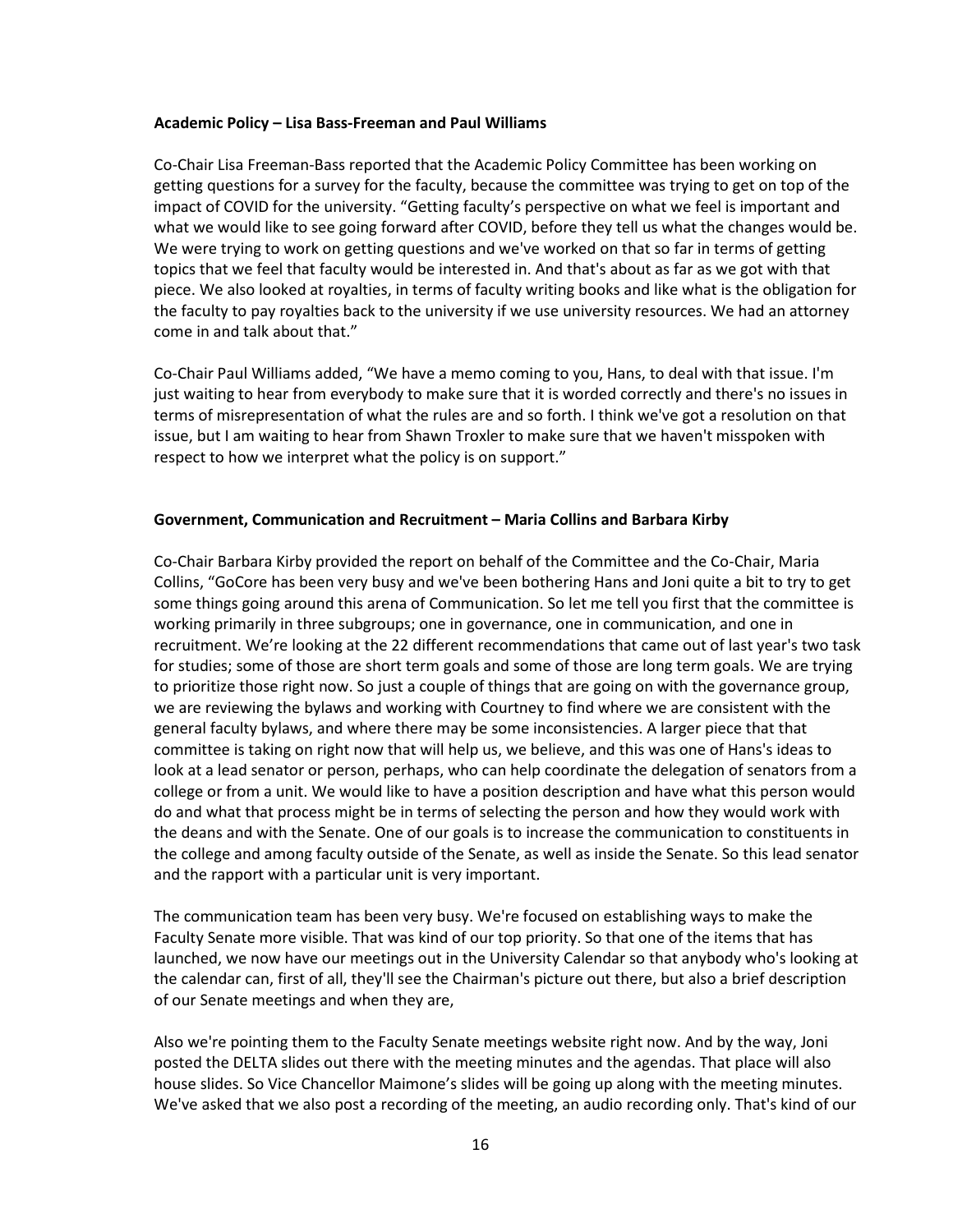short term goal at this point, so that faculty who can't attend at 3:00, or do want to hear the presentations, would be able to do that.

Also, we're very grateful to the Provost Office. We will be putting announcements in the Provost's newsletter regarding the Faculty Senate, perhaps some timely articles and getting people ready to think about, do I want to become a Senator, things like that. So we are really looking at different ways to make our meetings more accessible and to increase the communications with the general faculty.

The last group, the recruitment group, is working on establishing a calendar, kind of a timeline, as we begin to think about recruiting that next group of senators and also we've charged that sub group with trying to put together a Senator's toolkit, somewhat of an orientation. So, you know, now you have the keys to the car, you have to drive it. But oh what all is it that I'm supposed to do. So hopefully the toolkit will provide some materials and some information for the new senators as they come on to the Senate."

#### *Personnel Policy – Christopher Ashwell and Herle McGowan*

Co-Chair McGowan reported that the Personnel Policy Committee has a few issues of concern that have been passed to them. "We've been working on the one that has been most pressing, in terms of timing, is a COVID impact statement that was developed by Katharine Stewart, Courtney Thornton and Amy Jinnette. It's designed to give faculty members the opportunity to discuss the impact COVID has had and how it may have changed or affected their job as they are applying for promotion or post-tenure review. This is something that has been discussed quite a bit in faculty affairs circles, and so they were reaching out to our committee to get some feedback on what they are trying to develop for NC State and to get some guidelines ready to go out on that. Something else we have coming down the pipeline for our next meeting are regulations regarding retired faculty, things about additional compensation, phased retirement, and things along those lines."

Co-Chair Christopher Ashwell added, "We also have been talking about a COVID impacts survey on faculty life. I just forwarded an email to Lisa and to Paul that I got back from the system office. I reached out to Faculty Assembly Chair Jim Ives, over at UNC and said do we know if anything like this is happening from the system office that they might be interested in COVID impact on faculty? The response I got was that the system office was not planning anything, but several campuses had instituted some COVID surveying of faculty. I sent Lisa and Paul what UNCG sent back to me. I think much of it is operational, so how did COVID impact how I taught my class or resources available on campus. I think what we're talking about expands beyond that; more about faculty life, not just the in the classroom part. So it might be a way to get us started, and I think our committee would like to work with Lisa and Paul's group to develop what our survey will look like."

#### *Resources & Environment – Stacy Nelson and Steven Vincent*

Co-Chair Stacy Nelson reported that Co-Chair Vincent will speak about some of the budget issues that the committee has been discussing, and other than that they have had no other new business that taken up at this point.

Co-Chair Steven Vincent added, "We've also not done much to this point. We've invited Barbara Moses to try to encourage someone from the university budget director's office to come and speak with the committee about budget things. But in fact, Charlie covered many of the things that we were